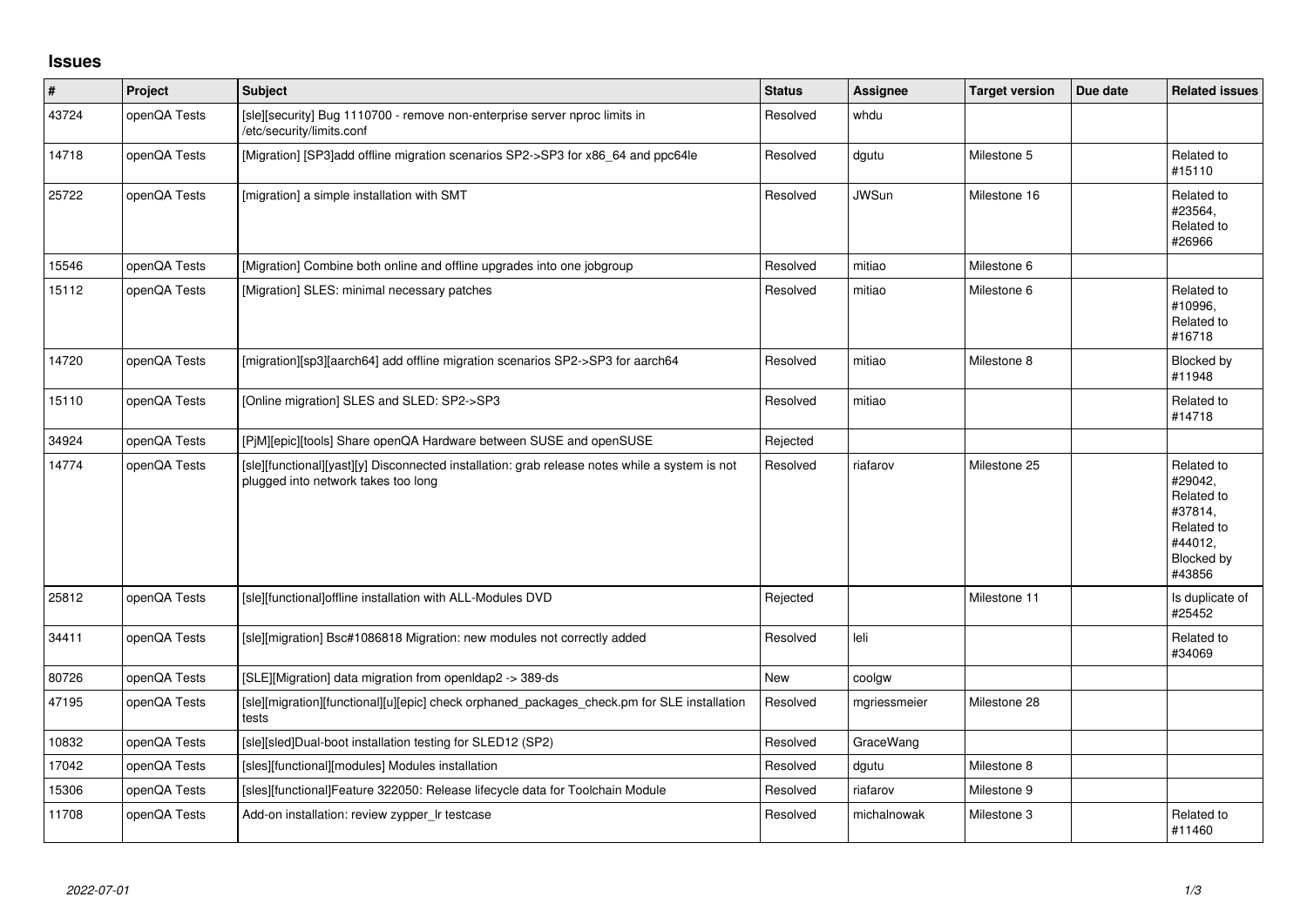| #      | Project      | <b>Subject</b>                                                                                                                                                                                                                       | <b>Status</b> | <b>Assignee</b> | <b>Target version</b> | Due date | <b>Related issues</b> |
|--------|--------------|--------------------------------------------------------------------------------------------------------------------------------------------------------------------------------------------------------------------------------------|---------------|-----------------|-----------------------|----------|-----------------------|
| 11432  | openQA Tests | Feature 312751: snapper: cleanup rules based on free space and/or fill-level                                                                                                                                                         | Resolved      | dgutu           | Milestone 3           |          | Related to<br>#15036  |
| 11792  | openQA Tests | Feature 313516: implement image based snapshotting for btrfs analog to zfs send/receive                                                                                                                                              | Resolved      | mkravec         |                       |          |                       |
| 11436  | openQA Tests | Feature 317701: Additional bootloader testing: Do not use perl-bootloader in<br>vast2-bootloader                                                                                                                                     | Resolved      | okurz           | Milestone 3           |          |                       |
| 11440  | openQA Tests | Feature 317897: [BETA 1] Provide minimal possible size of a btrfs filesystem for resizing                                                                                                                                            | Resolved      | mkravec         | Milestone 3           |          |                       |
| 11442  | openQA Tests | Feature 317970: Remove creation of autoyast profile during installation                                                                                                                                                              | Resolved      | mkravec         | Milestone 3           |          |                       |
| 11444  | openQA Tests | Feature 318101: Show user defined comments in grub2 menu for snapshots                                                                                                                                                               | Closed        | dgutu           | Milestone 3           |          |                       |
| 11446  | openQA Tests | Feature 318144: Btrfs quota group improvements                                                                                                                                                                                       | Resolved      | mkravec         | Milestone 3           |          | Copied to<br>#13974   |
| 11448  | openQA Tests | Feature 318405: implement bash autocompletion for btrfs commands                                                                                                                                                                     | Resolved      | mkravec         | Milestone 3           |          |                       |
| 11450  | openQA Tests | Feature 318787: YaST logic on Network Restart while no confg changes were made                                                                                                                                                       | Resolved      | dzedro          | Milestone 3           |          |                       |
| 12908  | openQA Tests | Feature 318875 and 320919: Add Saltstack to the Advanced Systems Management Module                                                                                                                                                   | Resolved      |                 |                       |          |                       |
| 11452  | openQA Tests | Feature 318945: AutoYaST EULA display                                                                                                                                                                                                | Resolved      | mkravec         | Milestone 3           |          |                       |
| 11794  | openQA Tests | Feature 319335: IVNC: Secondary viewonly password                                                                                                                                                                                    | Resolved      | mkravec         |                       |          |                       |
| 11454  | openQA Tests | Feature 319624: YaST - Existing SSH Host Keys Dialog                                                                                                                                                                                 | Resolved      | dzedro          | Milestone 3           |          |                       |
| 11456  | openQA Tests | Feature 319639: Set hostname in Installer properly                                                                                                                                                                                   | Resolved      | michalnowak     | Milestone 3           |          |                       |
| 11458  | openQA Tests | Feature 319716: Automatic Update of YaST at beginning of the installation                                                                                                                                                            | Resolved      | okurz           | Milestone 3           |          |                       |
| 11798  | openQA Tests | Feature 319981: ACPI Support for AArch64                                                                                                                                                                                             | Resolved      | mkravec         |                       |          |                       |
| 11800  | openQA Tests | Feature 320292: ALPN support for openssl                                                                                                                                                                                             | Resolved      | michalnowak     | Milestone 3           |          |                       |
| 12910  | openQA Tests | Feature 320418: Proper placement of "encrypt filesystem" option                                                                                                                                                                      | Resolved      | okurz           | Milestone 3           |          |                       |
| 11460  | openQA Tests | Feature 320494: Disable installation source after installation if we register system                                                                                                                                                 | Resolved      | michalnowak     | Milestone 3           |          | Related to<br>#11708  |
| 11462  | openQA Tests | Feature 320597 and 320699: Introduce 'zypper lifecycle' to provide information about life<br>cycle of individual products and packages and Do not communicate End of Support dates,<br>that change later to a previous point in time | Resolved      | okurz           | Milestone 3           |          |                       |
| 11804  | openQA Tests | Feature 320678: GCC 4.8 on SDK for AArch64                                                                                                                                                                                           | Resolved      | okurz           | Milestone 3           |          |                       |
| 13750  | openQA Tests | <b>HPC Module</b>                                                                                                                                                                                                                    | Resolved      | mgriessmeier    | Milestone 3           |          |                       |
| 11332  | openQA Tests | Install SMT pattern on SLES 12 SP1 then migrate from SP1 to SP2                                                                                                                                                                      | Resolved      | dzedro          | Milestone 3           |          |                       |
| 11330  | openQA Tests | Install SMT pattern on SLES 12 SP2                                                                                                                                                                                                   | Resolved      | dzedro          | Milestone 3           |          |                       |
| 104223 | qe-yast      | Remove soft-fail when bug was fixed                                                                                                                                                                                                  | Closed        | JRivrain        | Current               |          |                       |
| 11564  | openQA Tests | s390x: add SSH+GUI as frontend to the Installation process                                                                                                                                                                           | Resolved      | mgriessmeier    | Milestone 3           |          | Related to<br>#7614   |